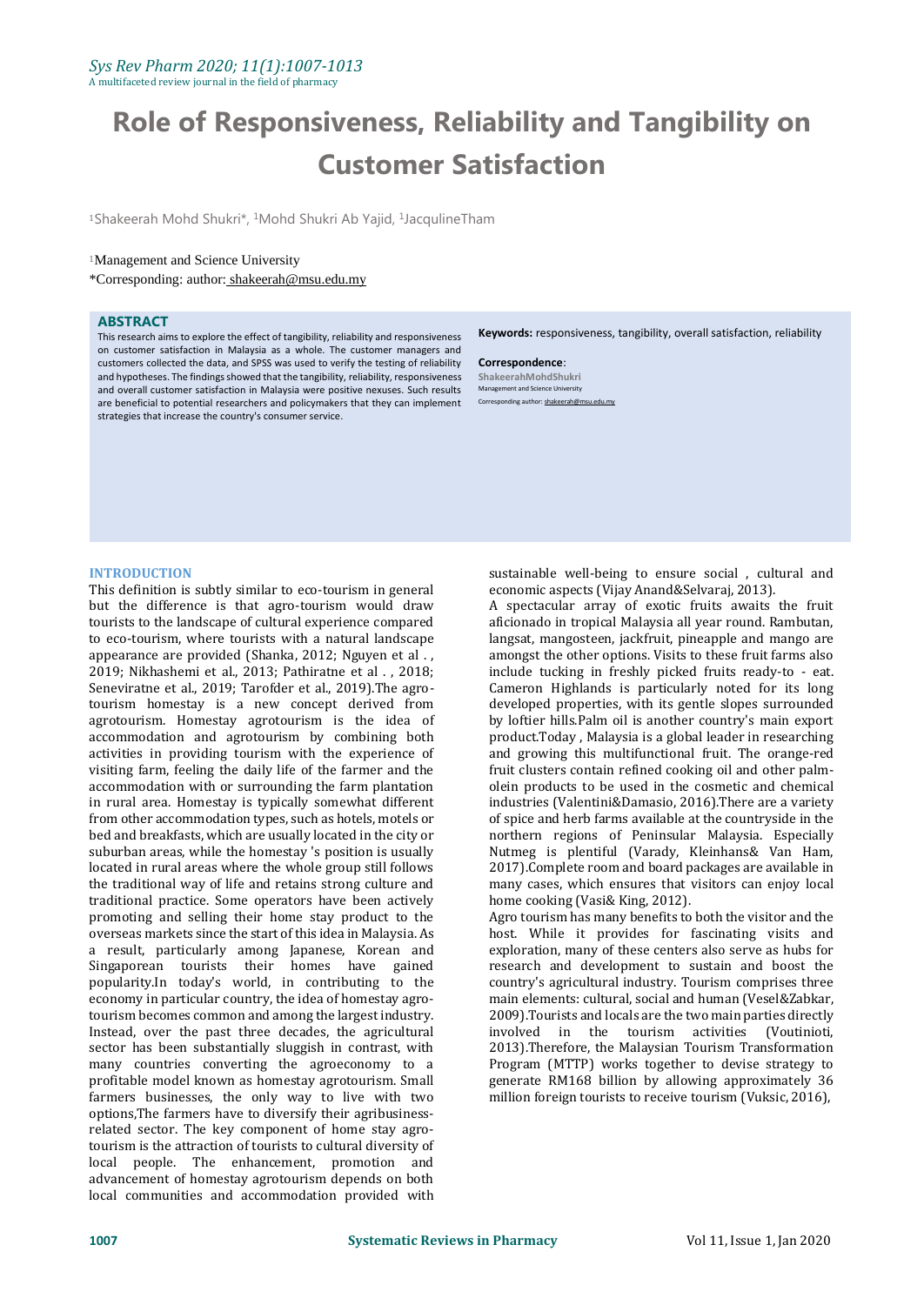| <b>Arrivals</b><br>(million)<br>13.01<br>2.38<br>1.56<br>1.26<br>1.25 | <b>Arrivals</b><br>(%)<br>51.99<br>9.52<br>6.23<br>5.05 |
|-----------------------------------------------------------------------|---------------------------------------------------------|
|                                                                       |                                                         |
|                                                                       |                                                         |
|                                                                       |                                                         |
|                                                                       |                                                         |
|                                                                       |                                                         |
|                                                                       |                                                         |
|                                                                       |                                                         |
|                                                                       | 5.03                                                    |
| 0.69                                                                  | 2.76                                                    |
| 0.51                                                                  | 2.03                                                    |
| 0.5                                                                   | 2.03                                                    |
| 0.47                                                                  | 1.88                                                    |
|                                                                       | 1.61                                                    |
|                                                                       | 0.4                                                     |

**Figure 1: Top 10 Tourist Arrival in Malaysia as at 2012**

In 2010 about 12 million foreign visitors were drawn by the tourism industry with total revenue of RM56 m. Based on Table 1 above, Malaysians received a total of 25.03 million tourists in 2012 compared with 2011, which reported only 24.71 million tourists arriving for the same period. The rise of 1.3 per cent in tourist arrival reflects attractive and competitive tourist vacation choice with political, cultural and economic stability.

| Year                                       | <b>Domestic</b><br><b>Excursionist</b><br>(mil) | <b>Percentage</b><br>(%) | <b>Domestic Tourist</b><br>(mil) | <b>Percentage</b><br>(%) | <b>Total</b><br><b>Domestic</b><br><b>Visitors</b> |  |  |
|--------------------------------------------|-------------------------------------------------|--------------------------|----------------------------------|--------------------------|----------------------------------------------------|--|--|
| 2009                                       | 42.93                                           | 57.46                    | 31.78                            | 42.54                    | 74.71                                              |  |  |
| 2010                                       | 75.92                                           | 65.75                    | 39.54                            | 34.25                    | 115.46                                             |  |  |
| 2011                                       | 85.27                                           | 65.09                    | 45.73                            | 34.91                    | 131.00                                             |  |  |
| Source: Malaysia Tourism Satellite Account |                                                 |                          |                                  |                          |                                                    |  |  |

\*Tourist: If his / her trip includes an overnight stay<br>\*\*Excursionist: If his / her trip takes less than 24 hours

**Figure 2: Domestic Tourism**

From figure 2, the hiker is 85.27 million (65.09 per cent) for 2011 and the tourist is 45.73 million (34.91 per cent). This indicates a substantial positive increase in domestic visitors compared with the 2009 and 2010 preceding year.Homestay agro-tourism has a huge influence on the domestic population to support work opportunities and earned income. Farming industry is adequately equipped with technological development in a few decades, in particular improvements in aggregate income and job status. Most studies are consistent with community-level findings of effect of agro-tourism on income. New England Agricultural Statistics (2005 ) found that agrotourism overall revenue rose to 86 per cent in 2000 and 2002. This study focuses on that visitors to Carlsbad 's Flower Fields is a substantially positive economic impact for the business and the community has been successful.This means encouraging innovations that are economic to the advantage of homestay agrotourism. That means a total of 40% for farm sales, followed by 26.8% for souvenirs and retail sales, 14.8% for outdoor leisure, 7.4% for lodging, 3.5% for farm tours and 3.1% for entertainment. Past studies have shown that a 6.6 percent rise in agro-tourism in lodging and restaurants in Italy has an effect on job growth of 10.46 percent (Tamazian, Chousa, &Vadlamannati, 2009).

There is the likelihood that the number of visitors has increased the foreign exchange, which will produce increases in Gross Domestic Production (GDP) as well as income from the region. Much of the agro tourism in Malaysia offers homes together. It is common due to race

differences and cultural traditions that attract many aliens to feel and experience. This idea provides visitors with events and places to stay that are entirely supervised and planned by the owner (Hussain, Mosa, &Omran, 2018).Competition in Malaysia will typically compete on prices as their key strategy but they often lose out on the value of current service, after-sales service and help, and quality of service. This would undermine the interest of homestay agro tourism providers because while costs are important to subscribers, they are not the key factor for consumer satisfaction. Taking this into account, the study's methodological framework will be focused on factor shaping customer satisfaction.

## **LITERATURE REVIEW**

In This chapter provides an overview of consumer satisfaction in Malaysia against homestay agro-tourism. Because this study addressed quality service attributes towards customer satisfaction, this chapter describes the theoretical structure as a guideline for facilitating and implementing research target and answering research questions. In the hospitality services industry , it is important to understand the sustainable competitive advantage of a specific service industry , especially in occupancy levels, for both internal and external factors that are diligent and aware of consumer needs and wanting.In reality, the global competition and opening of international hotel operators witnessed day by day the potential for growth of the service industry in Malaysia. Conversely, this trend illustrates a considerable imperative for homes to further improve their company efficiency as opportunities to gain advantage by defining key areas for change in the occupancy Levels and variables inside them (Hussain, Musa, &Omran, 2019).

The rapid changes in hospitality such as limited resources, financial , technical, economic, social and legal competition that change the demand, value, expectation and taste of the customer. As a result, the proliferation of options and the limitless appetite of customers become major challenges for homestay agrotourism as it faces an uphill fight to satisfy the demanding customers. To order to gain competitive advantage, conceptual models to service quality (SERVQUAL) allow managers to recognize quality issues that facilitate performance.Mproving productivity and overall efficiency past research have helped customer loyalty by defining key factors that influence visitors visiting destinations. This research is consistent with previous studies which indicated that satisfaction contributes to the willingness to pay more, the intention to return, and the location suggested to others. In other words, the standard of the service encourages customer loyalty, in which desire to buy and return is stimulated and suggestions are encouraged.Customer loyalty raises market share, investment returns and productivity. The home stay provider must operate in line with the goods or services, among others, by recognizing the desires and expectations of their customers, in order to maximize satisfaction.

Past studies describe quality of service as the expectation of the customer and their perception of service prediction. Past research, service quality is the impression of a customer on their own opinion on the services offered by the service provider and any service that meets their requirements will be appreciated by the customers. Since output in the service sector is typically an abstract word, it is more difficult to evaluate service quality than to assess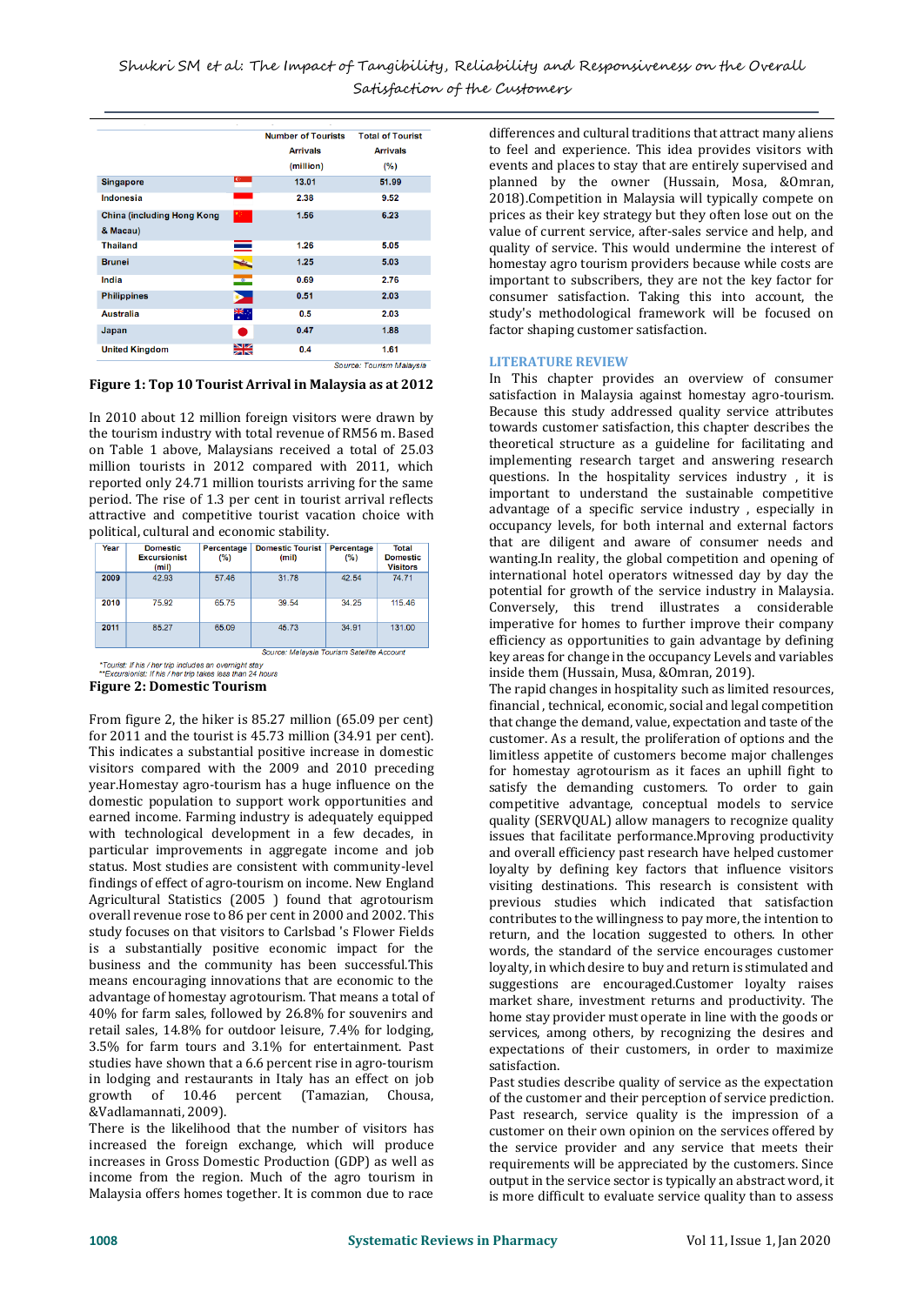the quality of the products. Service quality assessments are also usually conducted with the use of customer understanding of service quality (Hussain, Musa, &Omran, 2018).

Service, however, is difficult to define, and particularly to measure the quality. Past studies describe the quality of service as the expectation of the customer and the understanding of the customer on how they foresee to the services. Past studies describe the quality of service as something which results in what customers expect to be the result.Consequently, consumers would appreciate whether the quality of the service met their personal standards on such particular services.

Service quality (SERVQUAL) has been developed in past studies to quantify the quality of service and this definition is most common and often used across industries. Several studies have found that quality of service is an significant factor that affects customer satisfaction. A speech and creativity of a satisfaction about accessibility and effectiveness is a method of sources in assessing consumer perception.The needs and wishes of the customer are important to be considered as sources of knowledge for providing the services that meet their standards. Evidence has shown that quality service delivery has an significant connection to customer satisfaction. Service can be easily measured because it can always attract but it is so difficult to describe and also quantify in the standard of service.

Currently the customers' opinion is the valuable factor to be regarded as a treatment outcome. A useful method of sources is to measure their experience using their own imagination and expression of happiness. The needs of the consumer are important sources of knowledge about quality and reliability of treatment. Any treatment system and strategy will also include more customers in all decision issues and critically to satisfy their needs. Recent studies recognize the value of keeping customers involved in developing the skills and capabilities of home agrotourism.Homestay 's performance is driven by several factors and involves consumer preferences, quality of relationship agreement and quality of service being provided to customers that contribute to customer satisfaction. The capabilities have been identified as the most important factors in service provider performance. In addition, the competency of the technological skills, the company necessity and the management of the partnership also impact homestay performance. The skills are viewed as common and relevant across industries (Hussain et al., 2012).

## Customer's Satisfaction Concept

Since the early 1970s, the idea of customer satisfaction has attracted the focus of many service providers and has emerged as a significant determinant of customer satisfaction in most developed countries. The satisfaction of the customer is a term which draws a metric to better understand the parameters which fulfill the expectations of the client. Such parameters include the nature of the customer, the actions of the staff, the service being provided, the atmosphere and the equipment which will result in service qualityIt has promoted the idea of customer satisfaction in homestay agrotourism from the marketing point of view for service sector. A comparison has been drawn to better understand what parameters contribute to customer satisfaction(Ibrahim, Sulaiman, Kahtani, & Abu-Jarad, 2012).Generally, for many companies developing customer satisfaction is a cornerstone. Nevertheless, the study conducted studies using his own experience and by engaging with the people concerned and the expert(Muhammad AtifNawaz, Afzal, &Shehzadi, 2013).

There is a concept to be used as a criterion in the calculation of customer satisfaction. Actually the satisfaction of the customer is calculated by using the attitude of frequent or seasoned clients. With practice, they are believed to have developed a positive attitude because they have experience of the services they are given. It will certainly reflect back on the quality of the services to the provider.The research focuses on the perspective of consumers who use the same service provider. The consumers who use the homestay 's services will contribute directly to the standard of service. Customers who have more than once used the same company should have a positive experience as they will represent the provider's high quality of service. In assessing the satisfaction of the customer, the provider must study the clients' attitude displays. Reviewing the perception of service quality satisfaction would then improve it and become part of the standard of service, and this continues and continues.c

Tangible is everything in a customer visually experienced service company who purchases a service, including equipment, staff, physical facilities, products, and appearance. A location for a home stay is often known as a measurable feature.Past studies cited this assertion as the tangibles are the presence of an organization's physical facilities,equipment, personnel, and communication material. Past research added that in the equipment, services, and communication materials used to deliver the service, consumers are searching for consistency. Such features provide clear indicators for consumers to determine the service provider's capabilities. Well-skilled first line workers, product quality, brochures and cards, can represent tangible homestay agro-tourism providers (Muhammad Atif Nawaz, Azam, & Bhatti, 2019).

Reliability is a trust in the ability of the company to conduct service properly, such as delivering on commitments and claims. This represents the ability to provide a service correctly and consistently. It is one of the most significant components of operation for customers. Reliability of past studies is defined as the reliability is the ability to deliver the promised service reliably and accurately.Past studies have shown that customers want consistent and dependable results (Nawaz & Hassan, 2016).

Responsiveness is the ability of service providers to support clients and provide timely service. This reflects staff's ability to provide programs efficiently and in a timely manner. As stated by previous studies responsiveness is the willingness to support clients and provide prompt service.

The theoretical structure is the basis upon which all the research is based. It is a logically formed, defined and elaborated association network among the variables deemed important to the problem situation and established through processes such as observation and analysis of literature. Therefore the theoretical structure is a whole base of science and the basis of all science. It is a logically formed, defined and elaborated association network among the variables deemed important to the problem situation and established through processes such as observation and analysis of literature.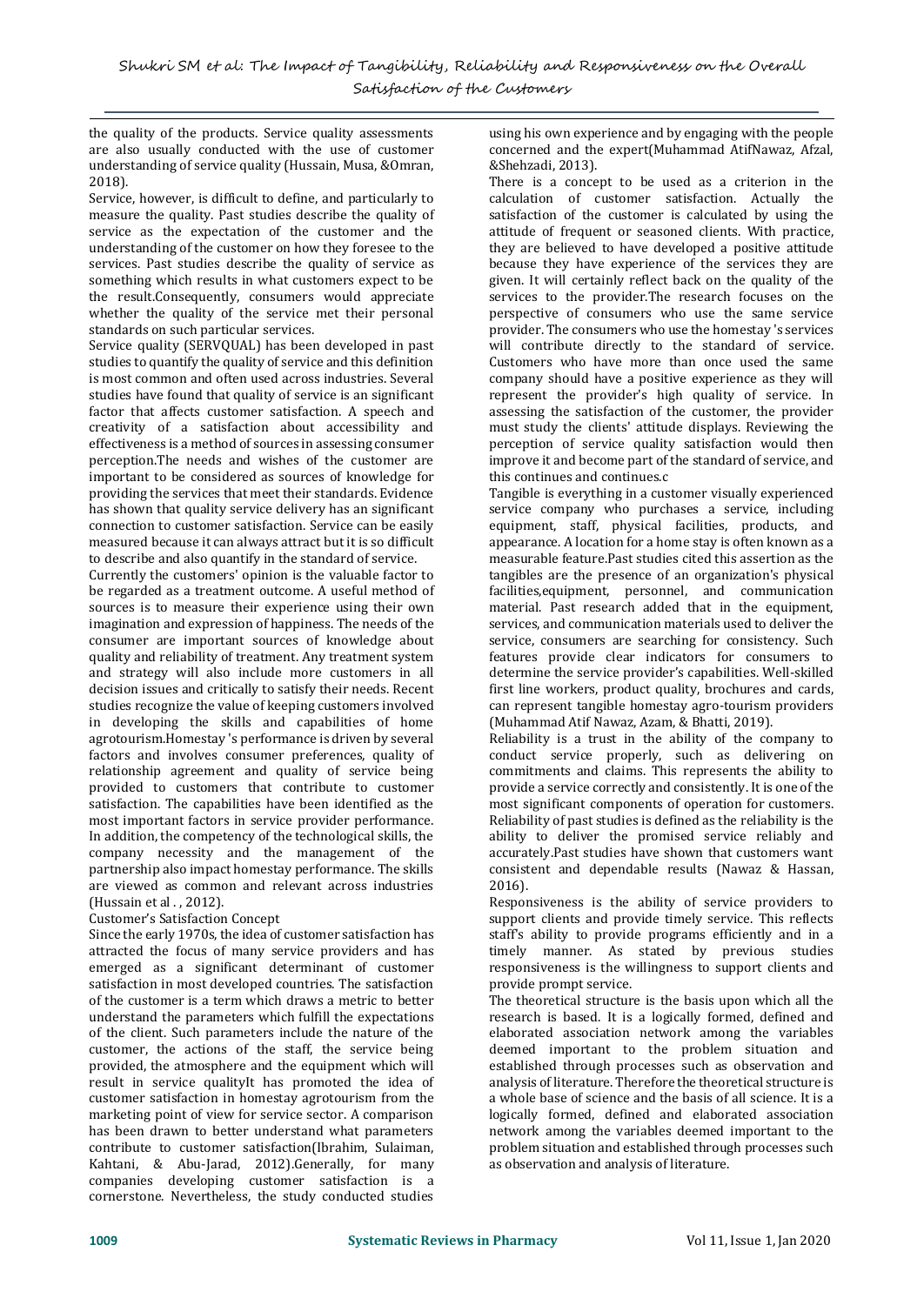

## **Figure 3: Theoretical Framework**

#### **METHODS**

Methodology can be a standardized project management process that includes processes, descriptions and examples of the techniques used to collect, store ,analyze and present information in a given discipline as part of the research process. Methodology can refer to nothing more than a simple set of methods or procedures, or it can refer to the rational and philosophical assumption underlying the scientific method of a particular study.

There are therefore two important methodologies of research: qualitative and quantitative. The qualitative is an in-depth analysis research aimed at understanding human actions and addressing the question why they are acting on such behaviour. The qualitative would study the "how" and "why" problem they conduct such behaviour. This research, however, avoids the issue of "what," "where" and "when" and the sample of respondents is fairly limited.Quantitative study refers to quantitative approach analytical inquiry by using numerical data , statistics, statistical analysis, and simulation methodology by using theories, generating hypotheses, and mathematical model to address research question and research goals. This approach tests the relationship between empirical observations and mathematical impression.

Hypotheses were logically conjectured relationships articulated in the form of testable statements between two or more variables. A hypothesis is a predictory argument. It defines a specific definition (rather than theoretical) of what you intend in the study to happen. The relationships were conjectured in the previous section, based on the conceptual framework formulated for this research. The evaluation of hypotheses will help to support the ideas the study proposes. Conclusions should be drawn after the theorizations of hypotheses to provide clearer direction for readers to prospective researchers.

Measuring expectations as opposed to actual service rendered renders theSERVQUAL a measure of attitudes linked to satisfaction but not the same as. TheSERVQUAL defines quality of service as a difference between the customer's expectations of a service and their perception of the service provided, allowing respondents to address questions about both expectations and perceptions. Therefore the following hypothesis is made:

H1: Tangible has a significant positive relationship on the customer satisfaction

Reliability relates to the service rendered within the agreed time period by the management and employees. This represents the ability to provide a service correctly and consistently. It is one of the most significant components of operation for customers. The customers should assess the staff expertise in managing the clients and the commitment of quality made in order to provide outstanding service.Thus the hypothesis listed below was developed:-<br>H2: Re

Reliability has a significant positive relationship on the customer satisfaction.

Responsiveness reflects management and staff ability to provide programs effectively and in a timely manner. In their study of 238 bank customers in Malaysia, previous research have found that reliability has a positive relationship with customer satisfaction, generating loyalty. Significantly, it established a theory of responsiveness:-

H3: Responsiveness has a significant positive relationship on the customer's satisfaction.

#### *ANALYSIS*

The study methodology was discussed in chapter three, and the questionnaire is examined with design , construction and administration. This chapter will include the findings and an analytical study summary. This chapter emphasizes the results produced from the analysis in detail. The discussions will mainly be focused on research goals and hypotheses that were described earlier in the previous chapter. Data is stored and displayed in the tables via SPSS software in version 17.0.

Figure 4 shows the mean of the Independent Variable "tangibles" as reported at 3.81, indicating a high level of tangible overall satisfaction among respondent. The majority of respondents scored for agreement as concrete factors are essential to the continued partnership between the service provider and the consumer. It indicates the respondents' high degree of satisfaction with the importance of the elements in ensuring people's measurable satisfaction. Nevertheless, there are only a few respondents who disagree with the tangibles as a factor in building overall satisfaction of customers in which those who are ranked for mean less than 2.



## **Figure 4: Tangibles**

The ranking is average for reliability, with mean value at 3.46. This means that to build their happiness, reliability values are most important factor for them. The majority of respondents were chosen to agree on the importance of reliability as a factor in creating customer loyalty and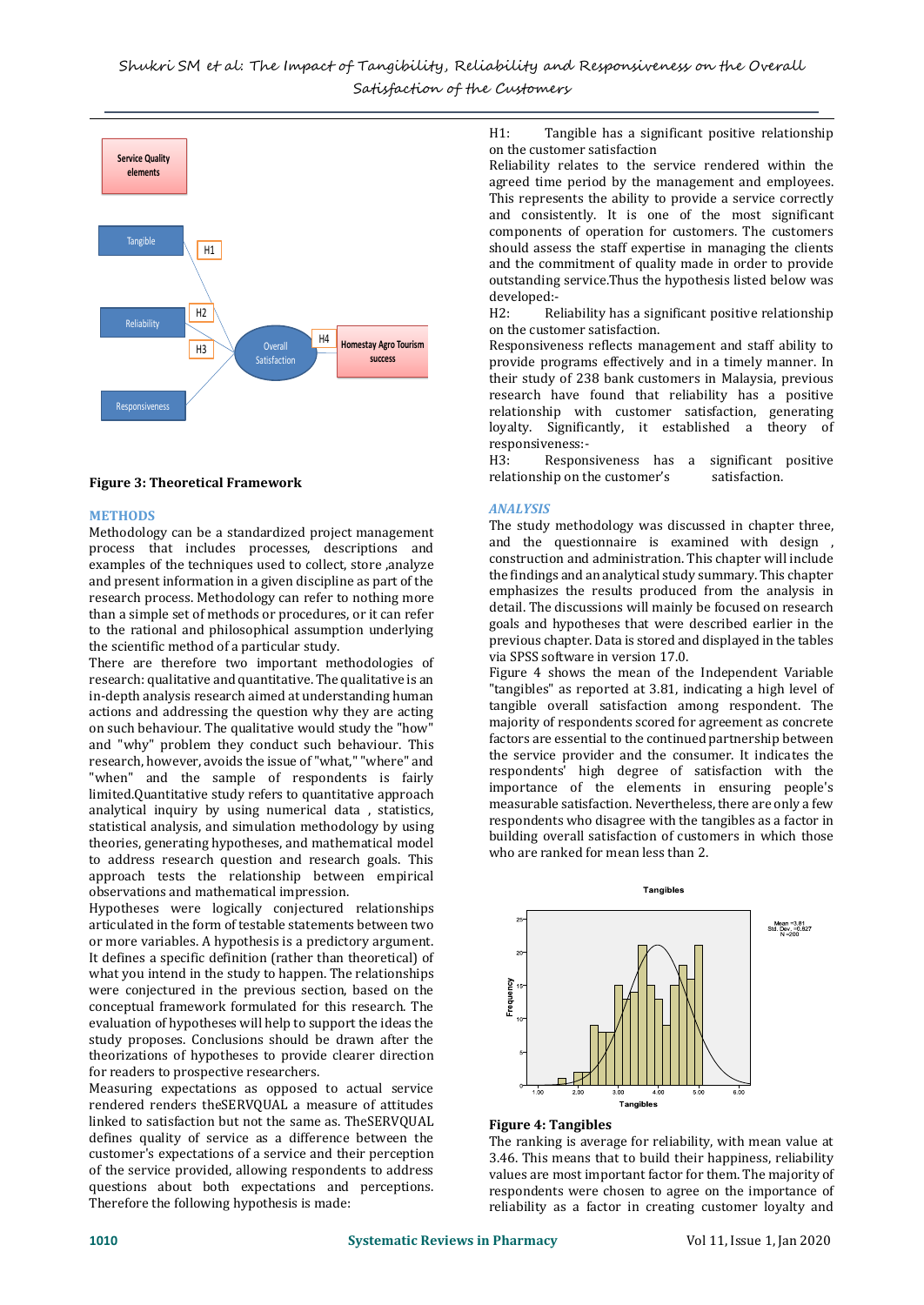intention to buy agro tourism services.Nonetheless, as they have witnessed using tourism services, there are few respondents who chose to disagree, and they are believed that having or not having agrotourism is no different from regular tourism services. Clearly, as the world of agrotourism industries today plays a crucial role in linking people with environmental holidays where someone who loves and cares about the natural environment can experience a special holiday.



# **Figure 5: Reliability**

This factor was found to be moderately satisfied variable with the mean of 3.30. The majority of respondents agree with the organization's assertion that agro tourism is a factor in people performing to satisfaction. It was indicated that the respondents thought the guarantee was particularly helpful in enhancing overall customer service. There are, however, few respondents who addressed the question with clear disagreement and disagreement because the clarification is not a matter for them.



**Figure 6: Assurance** 

Hypothesis is a statement that the researcher sets out whether to support or reject depending on the method of data collection. Here are the theories used in the study. This research used a form of correlation analysis to test the whole hypothesis. Pearson Correlation Method was chosen to be used because it is ideal as there are two variables in an interval scale. This segment summarized the results of testing hypotheses that were determined in

this investigation. It is checked and listed below in Table 1.

| Table 1: Correlation between Independent variables, |
|-----------------------------------------------------|
| <b>Moderator variable and Dependent variable</b>    |

|    |                                 | es       | ty       | Tangibl Reliabili Responsiven Satisfacti<br>ess | on       |
|----|---------------------------------|----------|----------|-------------------------------------------------|----------|
| SS | SUCE Pearson<br>Correlati<br>on | $.726**$ | $.647**$ | $.454**$                                        | $.709**$ |
|    | Sig. (2-<br>tailed)             | .000     | .000     | .000                                            | .000     |
|    | N                               | 200      | 200      | 200                                             | 200      |

# **DISCUSSIONS AND CONCLUSIONS**

This chapter will address and summarize the study results on the whole. The observations and analysis provided in the preceding chapter of this report are explored in this chapter in terms of understanding its concrete interpretation. The analyzed data was comprehensively discussed and clarified, and conclusions have been drawn for the purposes of this research assessment.

The study 's aim, based on the hypotheses, is to explore the relationship between tangible to overall satisfaction. Researcher therefore had standardized hypothesis one that predicts the attitude would significantly affect overall customer satisfaction. Five separate variables H1 have valued the regression value  $r = 0.726$ . While for H1 the value  $p$  is at  $p = 0.000$ . This also demonstrates positive relationships which are substantially associated with mean and measurable overall satisfaction and vice versa. Tangible means the stimulation that activates agro tourism's overall satisfaction. They find that measurable ones are good predictors of customer satisfaction.

Scored the regression factor  $r = 0.647$  for these independent variables. Although  $p$  stands for  $p = 0.000$ . This also indicates a positive relationship, which implies that that value, the value experience of the customer will correlate with customer satisfaction that vice versa. Most respondents agree that the reliability effect to overall satisfaction is higher because they assume that the services that homestay agrotourism provides are dependable.Therefore, it can be interpreted from the statistical study that that consumer understanding of reliability would increase customer loyalty and experience contributing to customer preferences for other consumers to accept and buy these services. It can be inferred that home stay agro tourism service provider successfully fulfilled commitments to their customer and at the same time consumers who have a positive mind set on data service center would build consumer loyalty and willingness to recommend to others.This finding was consistent with previous research that find that consumers retain a positive attitude increases the value of the customer that has a direct relationship with customer satisfaction in which consumer loyalty is linked. In their analysis of the impact on behavioral expectations of service quality, value and customer satisfaction in service environments, both direct and indirect impact of service value (Abd-El-Salam, Shawky& El-Nahas, 2013).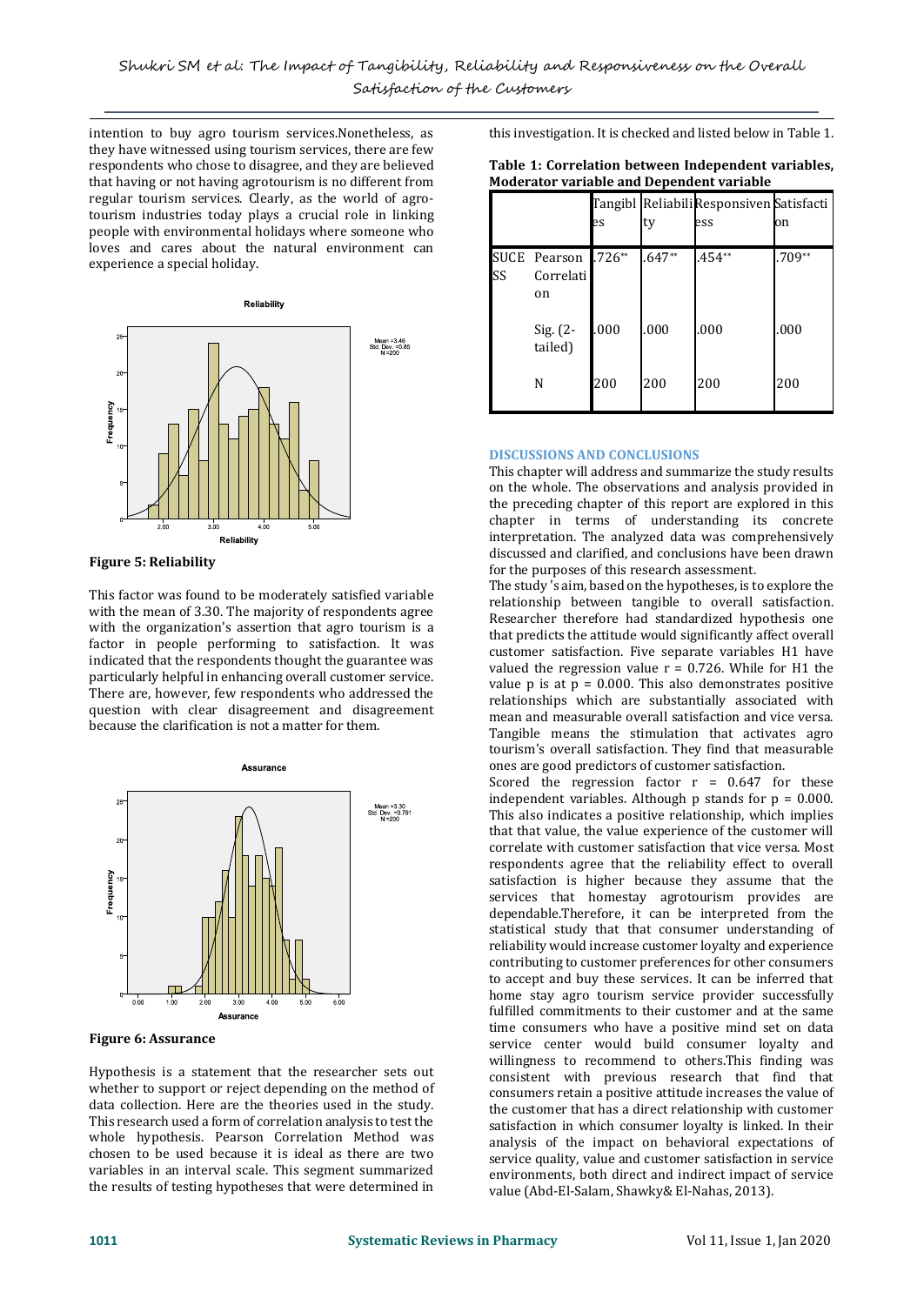Developed above hypothesis is to determine the relationship of responsiveness to customer satisfaction. The results suggest that there are substantial variations in customer satisfaction response in which the value at  $(p=0.000$  which is < 0.05). Because the likelihood error is less than 0.05 means this attribute affects the satisfaction of the consumer. This finding is consistent with past research that argued that if consumers encounter a high level of service provider responsiveness in some service industries, they will measure some degree of satisfaction when the responsiveness will be major decision-making issues and influence intentional behaviour(Kuruzum&Koksal, 2010).

There are several drawbacks to the study's architecture. One constraint has to do with the selection bias. This was due to the fact that the participation in the study was voluntary; typically those who volunteered are happy and have no complaints to the agrotourism service provider for the home stay. As a result, the results of satisfaction towards the homestay agro-tourism are growing. A survey of 200 respondents, on the other hand, is not broad enough to detect any significant association between the sociodemographic characteristics and customer satisfaction level.

As regards collection methods, the present work uses only quantitative approach where questionnaires are used in data collection. Research of this nature may require a more comprehensive method since it requires subjectivity in views, expectations and feelings of belief in the agrotourism home stay in which questionnaire has not been completely captured. The researcher needs to balance it with other approaches like interviews and focus group discussions to gain a deeper insight into the response. Through doing so, the quality of the reports and discussions is more effective and can be strengthened.

# **REFERENCES**

- 1. Abd-El-Salam, E. M., Shawky, A. Y., & El-Nahas, T. (2013). The impact of corporate image and reputation on service quality, customer satisfaction and customer loyalty: testing the mediating role. Case analysis in an international service company. The Business & Management Review, 3(2), 177-185.
- 2. Hussain, M. S., Mosa, M. M., & Omran, A. (2018). The impact of owners behaviour towards risk taking by Pakistani Banks: Mediating role of profitability Journal of Academic Research in Economics, 10(3), 455-465.
- 3. Hussain, M. S., Musa, M. M., & Omran, A. (2019). The Impact of Regulatory Capital on Risk Taking By Pakistani Banks. SEISENSE Journal of Management, 2(2), 94-103.
- 4. Hussain, M. S., Musa, M. M. B., & Omran, A. A. (2018). The Impact of Private Ownership Structure on Risk Taking by Pakistani Banks: An Empirical Study. Pakistan Journal of Humanities and Social Sciences, 6(3), 325-337.
- 5. Hussain, M. S., Ramzan, M., Ghauri, M. S. K., Akhtar, W., Naeem, W., & Ahmad, K. (2012). Challenges and failure of Implementation of Basel Accord II and reasons to adopt Basel III both in Islamic and conventional banks. International Journal of Business and Social Research, 2(4), 149-174.
- 6. Ibrahim, M., Sulaiman, M., Kahtani, A., & Abu-Jarad, I. (2012). The relationship between strategy implementation and performance of manufacturing firms in Indonesia: The role of formality structure as a moderator. World Applied Sciences Journal, 20(7), 955-964.
- 7. Karim, R., & Chowdhury, T. (2014). Customer satisfaction on service quality in private commercial banking sector in Bangladesh. British Journal of Marketing Studies, 2(2), 1-11.
- 8. Kuruuzum, A., & Koksal, C. D. (2010). The impact of service quality on behavioral intention in hospitality industry. International journal of business and management studies, 2(1), 9-15.
- 9. Nawaz, M. A., Afzal, N., & Shehzadi, K. (2013). Problems of formally employed women: A case study of Bahawalnagar, Pakistan. Asian Journal of Empirical Research, 3(10), 1291-1299.
- 10. Nawaz, M. A., Azam, M. A., & Bhatti, M. A. (2019). Are Natural Resources, Mineral and Energy Depletions Damaging Economic Growth? Evidence from ASEAN Countries. Pakistan Journal of Economic Studies, 2(2), 15-28.
- 11. Nawaz, M. A., & Hassan, S. (2016). Investment and Tourism: Insights from the Literature. International Journal of Economics Perspectives, 10(4), 581-590.
- 12. Panda, T. K., & Das, S. (2014). The role of tangibility in service quality and its impact on external customer satisfaction: A comparative study of hospital and hospitality sectors. IUP Journal of Marketing Management, 13(4), 53-65.
- 13. Shanka, M. S. (2012). Bank service quality, customer satisfaction and loyalty in Ethiopian banking sector. Journal of Business Administration and Management Sciences Research, 1(1), 001-009.
- 14. Tamazian, A., Chousa, J. P., & Vadlamannati, K. C. (2009). Does higher economic and financial development lead to environmental degradation: evidence from BRIC countries. Energy Policy, 37(1), 246-253.
- 15. Valentini, F., & Damasio, B. F. (2016). Average Variance Extracted and Composite Reliability: Reliability Coefficients/Variancia Media Extraida e Confiabilidade Composta: Indicadores de Precisao. Psicologia: Teoria e Pesquisa, 32(2), 15-25.
- 16. Varady, D., Kleinhans, R., & Van Ham, M. (2017). The potential of community entrepreneurship for neighbourhood revitalization in the United Kingdom and the United States Entrepreneurial Neighbourhoods: Edward Elgar Publishing.
- 17. Vasi, I. B., & King, B. G. (2012). Social movements, risk perceptions, and economic outcomes: The effect of primary and secondary stakeholder activism on firms' perceived environmental risk and financial performance. American Sociological Review, 77(4), 573-596.
- 18. Vesel, P., & Zabkar, V. (2009). Managing customer loyalty through the mediating role of satisfaction in the DIY retail loyalty program. Journal of Retailing and Consumer Services, 16(5), 396- 406.
- 19. Vijay Anand, S., & Selvaraj, M. (2013). The impact of service quality on customer satisfaction and